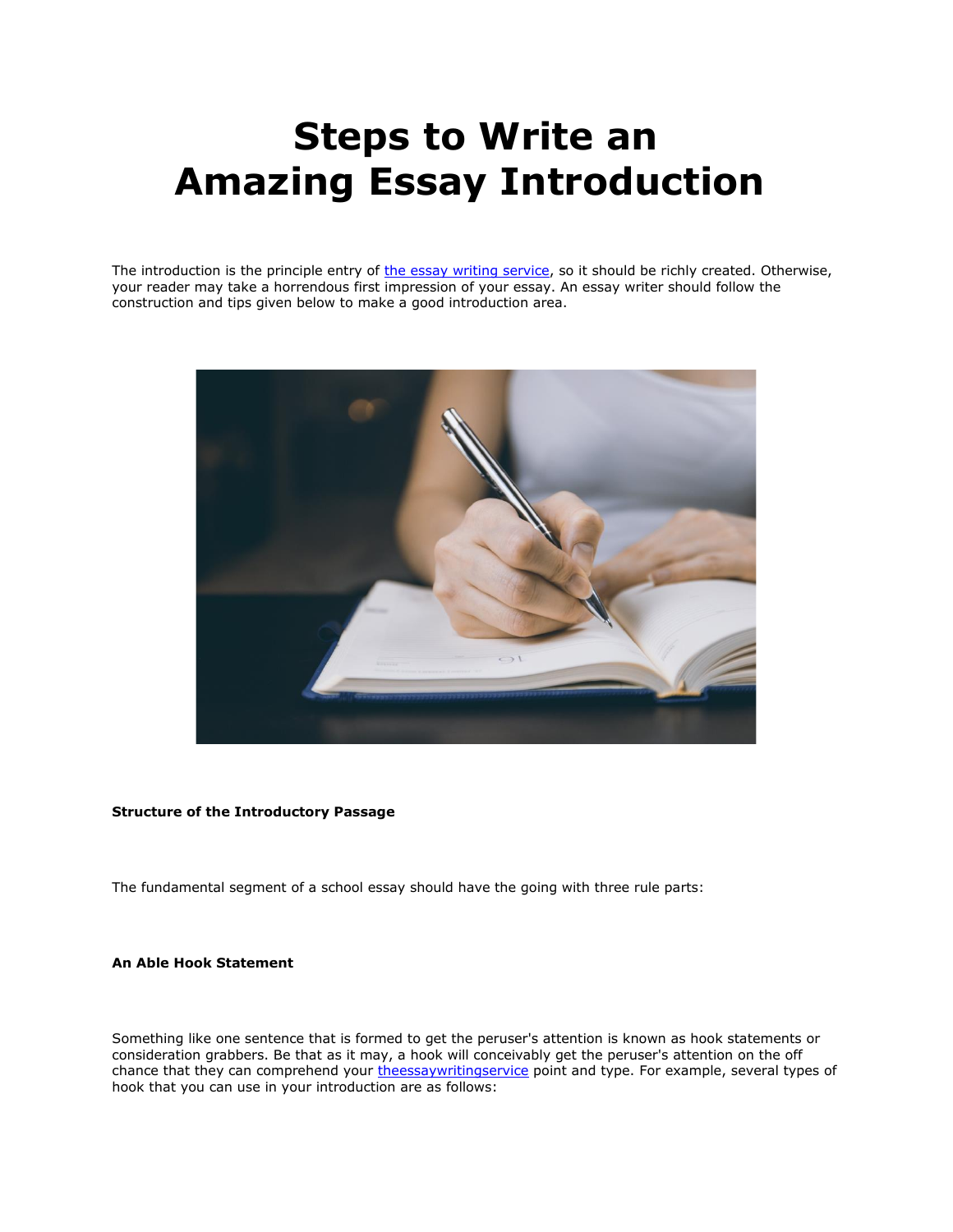- Citations or notable quotations
- Narrative stories
- Questions
- Statements or presentations
- Metaphors
- Analogies
- Real factors or statistics
- Brief Outline of the Topic

Resulting in starting the beginning area with a hook, the accompanying stage is to diagram the essay quickly. By examining this framework formed by you or your essay writing service, the peruser should have the choice to understand the subject and its significance. This piece of the essential section may join the going with the following nuances:

- **Foundation Data:** You could clarify the start of the topic or some significant information that explains the setting of the subject.
- **Noteworthy Details:** If the subject is of the sort that it has an organized history, then, you could indicate a couple of bits and pieces in the introduction area to make relevance.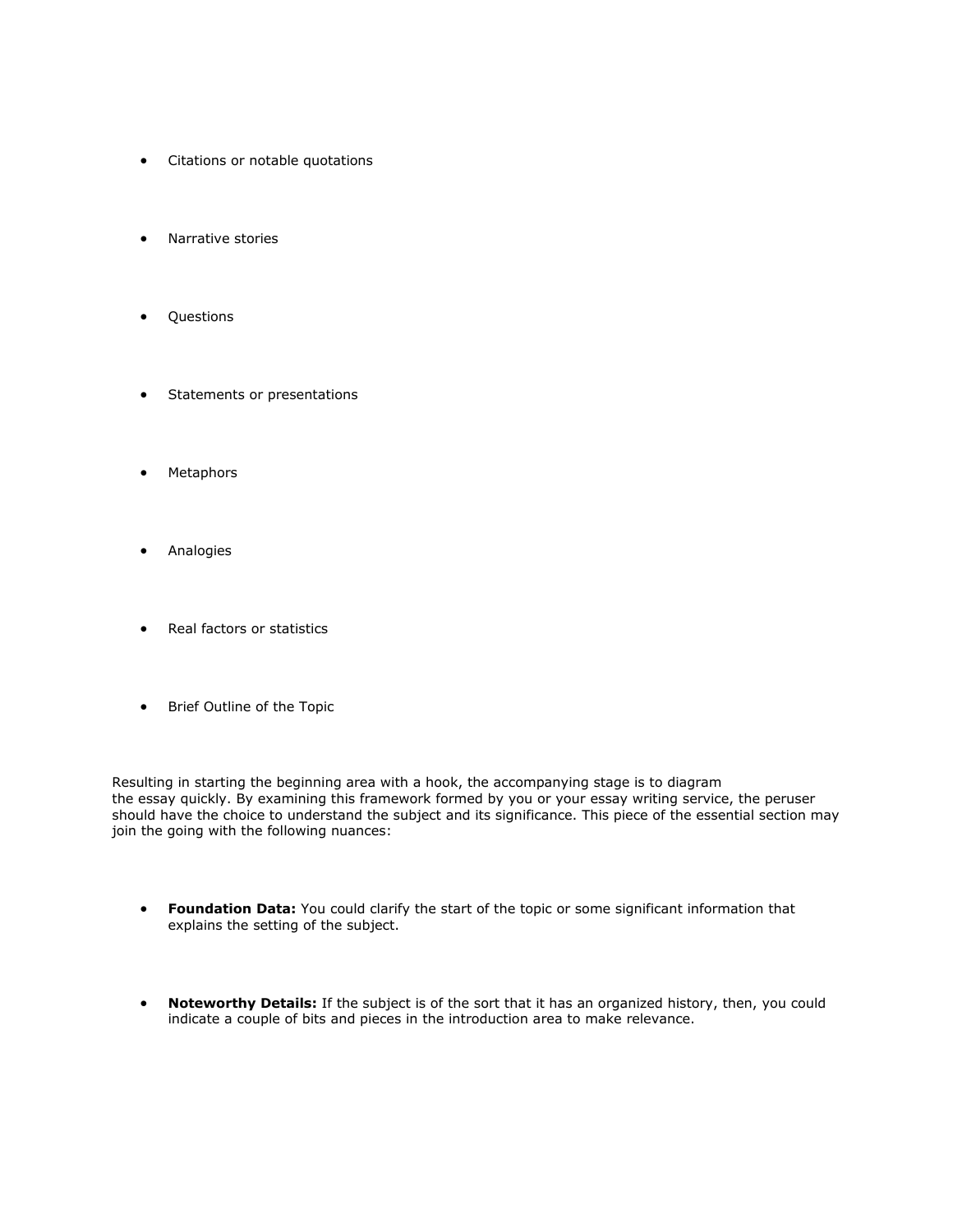- **Portraying Terms:** A specific subject can have terms that are dark to a layman. Thusly, to depict the subject, you can portray those terms. You can similarly make reference to other fundamental terms with their definitions that will be used in the essay further.
- **Depicting the Layout:** One more method of giving a diagram of your essay is by portraying your plan. You would have made an essay diagram before starting the essay. Then, in the introduction area, you can depict the framework in short sentences.
- **Thesis Statement**

The thesis statement is made at the completion out of the introduction section. It is the primary piece of the whole essay. It chooses the heading of your essay. Also, the peruser gets more familiar with the pith of your essay through a thesis statement.

In the event that you are getting your essay made through a "**write my essay**" service, try to contemplate the thesis statement rather than the essay that they have made for you. A fair thesis statement can be written in the going with ways:

- **Underline Your Comprehension of the Theme:** The fundamental line of the thesis statement should be your appreciation of the subject in a singular sentence.
- **Write the Primary Message of the Essay:** The accompanying sentence of the thesis statement should make reference to your situation about the topic, whether or not you are perhaps on the side of the subject. Then again, in specific sorts of essays, it could in like manner be the basic message that you are endeavoring to go on through the essay.
- **Clarification for your Stance or the Meaning of the Message:** The last excess sentences of the thesis statement should make reference to why you took a particular position. Regardless, if you endeavor to pass on a message through your essay, form why the message is essential without a doubt to impact it may have.

## **How to Write a Decent Introductory Passage?**

Expecting you need to evaluate the essay formed by an essay writer, then, guarantee that the starting passage of the essay has the following characteristics: